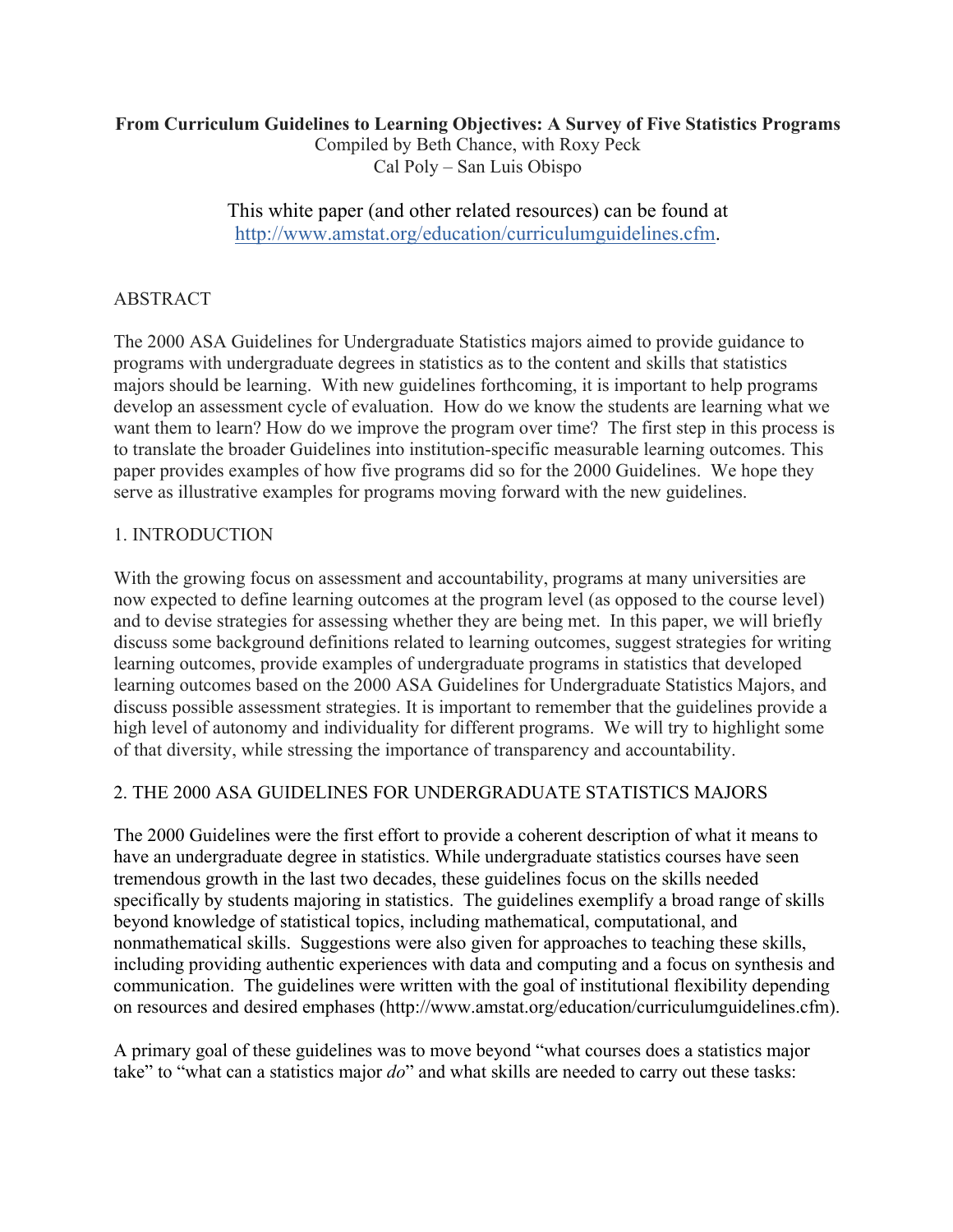Two alternative approaches to formulating curriculum guidelines emerged: one considered core skills that students should obtain as part of an undergraduate curriculum in statistical science, and the other considered topics that should be included in any such curriculum. Skills and topics are complementary, but an advantage of formulating the

curriculum in terms of skills is flexibility. (Bryce, Gould, Notz, and Peck, 2001) Institutions could then design various approaches to equip students with skills in statistical science (mathematical based and non-mathematics based), computational skills, mathematical foundations, and in a substantive area. A key question becomes how to determine whether graduates of a program are developing the identified skills.

#### 3. LEARNING OUTCOMES

#### *What are learning outcomes?*

Recent efforts to improve higher education have focused on beginning with the development of a mission statement at the level of the academic department (which is then linked to and complementary to university level missions and goals). These program-level mission statements convey the values, philosophy, and vision for a program, highlighting how students will be served and describing the academic environment. Such a student-centered mission statement can then be translated to observable knowledge, skills, abilities, attitudes, and dispositions that should be possessed by graduates of the program. The idea of learning outcomes (also known as learning goals, learning objectives; see Kennedy, 2007 for some history of definitions and distinctions in terminology) has evolved over the last few decades. Kennedy suggests the following working definition:

Learning outcomes are statements of what a student is expected to know, understand and/or be able to demonstrate after completion of a process of learning.

Wright (2004) claims that defining the key learning goals for the major is the essential first step in the assessment process:

Goals should focus on what is truly important, not just what can be readily measured, and include skills and attitudes as well as knowledge. Goals should be expressed in three dimensions: 1) *what* we want students to learn; 2) *how well* we want them to perform; and 3) their development *over time*. Goals should represent the highest ambitions of the program, not just minimum standards.

These *outcomes-based* goals, stated in terms of student learning, help characterize graduates of the program much more clearly than a list of required courses.

It is important to remember that program learning outcomes are distinct from a collection of specific content-related goals. Rather, they need to focus on the bigger picture – what are students (as a whole) learning and now able to do as they complete the major. In other words, what is the impact of the program on student learning?

#### *How does one write good learning outcomes?*

Identification of the important educational goals, such as student learning objectives for the program as well as skills and attitudes appropriate to the major, can be quite challenging and necessitates whole department participation.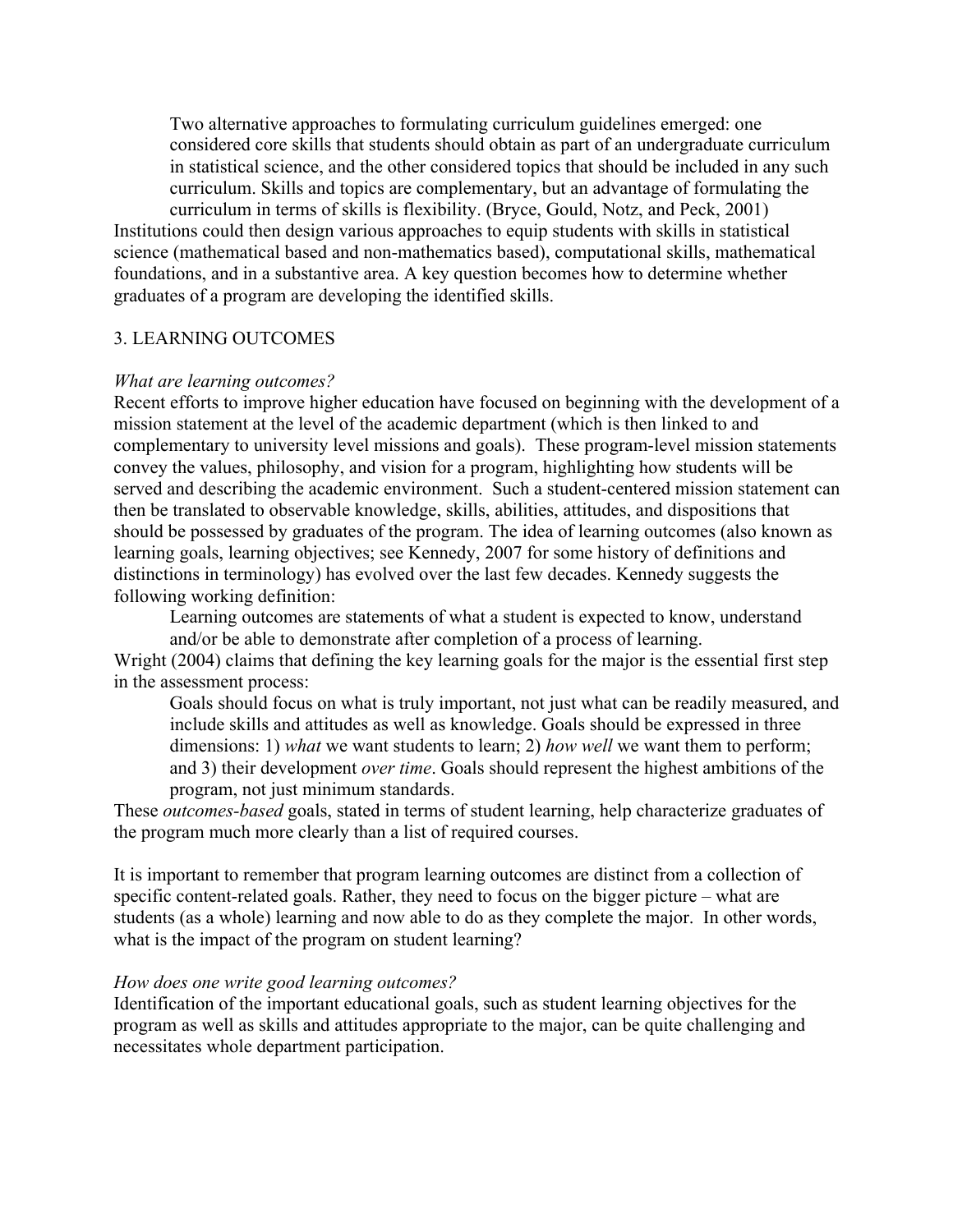The most effective learning outcomes describe program level goals that can be translated into specific, observable, measurable behaviors that can provide evidence of student learning and growth within the program. Many cite the use of "action verbs" as a key component (e.g., the students will be able to … ). The choice of action verb can help determine the level of cognition required (e.g., Bloom's Taxonomy). For example, *The student will be able to list common statistical methods* (knowledge of facts, terms) versus *The student will be able to classify and explain common statistical methods* (comprehension) versus *The student will be able to apply statistical methods to real-world problems* (application)*.* Program level outcomes that use ambiguous verbs such as *understand*, *know, learn, be aware of, be exposed to, appreciate* should be avoided as they are less easily understood and more difficult to assess. Clearly and succinctly stating what such behaviors will look like, and striving to state the learning outcomes as actionoriented and student-centered, will help in selecting appropriate assessment methods for monitoring the effectiveness of the program.

In looking at the collection of learning outcomes, it is strongly recommended to focus on a small number of important (and realistic) program-level outcomes rather than a large number of superficial course-specific ones. Some suggest aiming for 5-10 outcomes at the program level. In the Section 4, we profile five institutions who published learning outcomes based on the 2000 Guidelines.

### *Curriculum Mapping*

An important next step after developing learning outcomes is to identify where in the curriculum (e.g., which courses, experiences) students will be developing and practicing the skills necessary to achieve the outcomes. This may consist of a grid identifying the required courses in the program crossed with the learning outcomes. The grid can also identify whether this is the first exposure to the learning outcome (introductory), a revisit practicing the skills (development), or where students are expected to fully understand and be able to demonstrate mastery of the learning outcome. A program may want to track student development on the learning outcomes through these stages. The mapping can also indicate the level of feedback provided to students at each stage. An example curriculum mapping is given in Section IV. Such a curriculum mapping is helpful for identifying gaps in the program (is the curriculum offering the opportunities claimed?) as well as tracking proposed student growth.

#### *Developing an Assessment Plan*

The remaining task is development of an ongoing assessment cycle for evaluation and review of the learning outcomes. The effort to develop learning outcomes is wasted if there is not a feedback loop in place, which includes reflection on the results to "close the gap" and improve the program. Programs need a plan for collecting data on student performance and then reflecting, as a department, on the implications for curriculum and pedagogy. The assessments can be direct (e.g., tests, projects) or indirect (e.g., surveys, focus groups). For higher order thinking skills, assessments should be authentic, open-ended, and complex. Good assessment tasks will capture students' growth over several years.

… assessment at the program level encompasses much more than grading individual students on a course by course basis. If a major is viewed as a collection of courses, each with its own content specific objectives, assessment at the program level asks the hard question—what does it all add up to? What is it that we are hoping this particular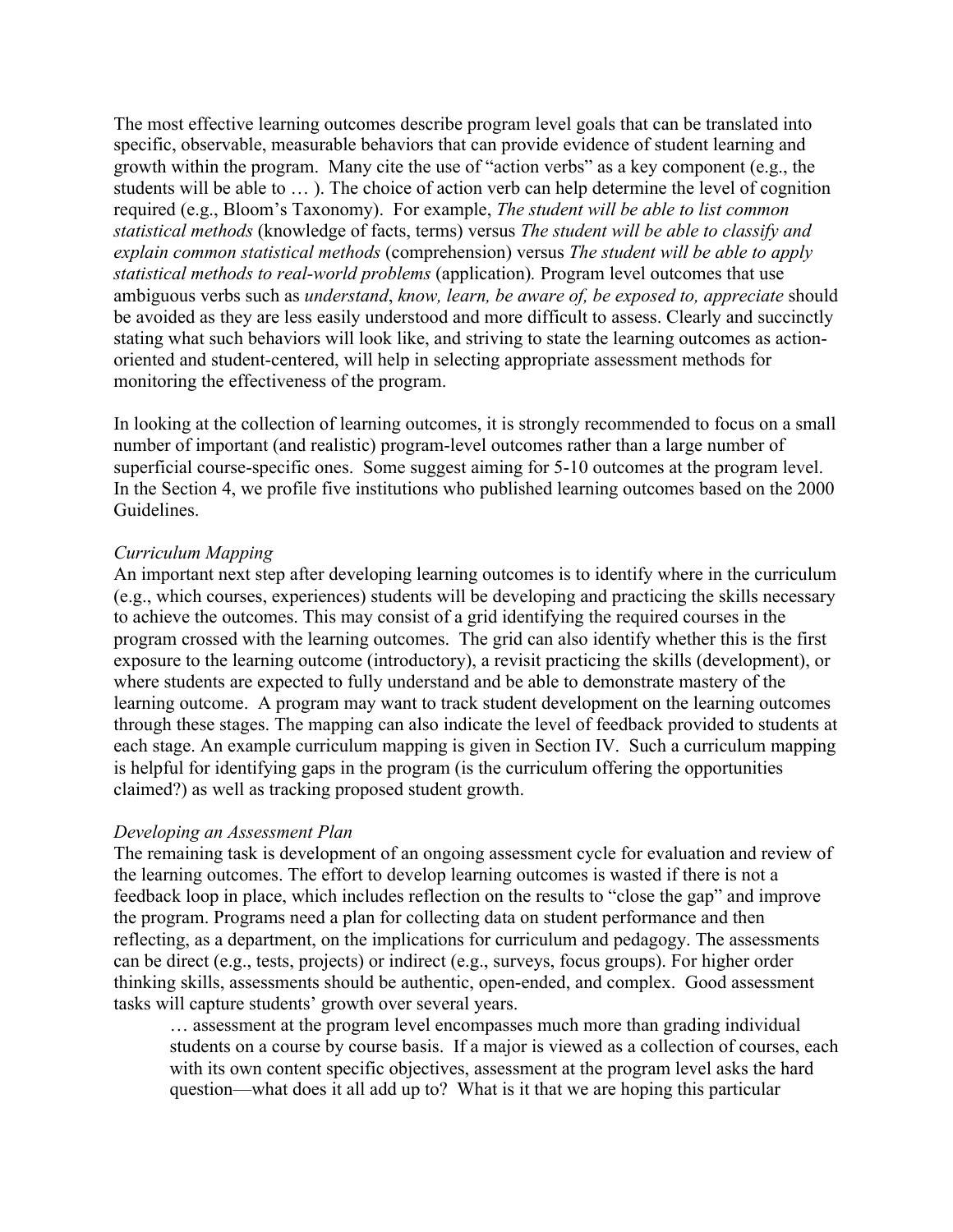collection of courses will produce in the end? Does it add up to more than just the sum of its content parts? (Peck and Chance, 2007)

Not every learning outcome has to be assessed every year. A more manageable approach is for programs to identify 2-3 outcomes each year and then cycle through them in a 3-6 year time period. Artifacts can be selected and evaluated outside the regular classroom assessment and rubrics developed (again, ideally a department-wide effect) and applied. The assessment program may identify certain benchmarks for achievement as well (e.g., 70% of students provide evidence of mastery of a particular topic after year three).

# 4. EXAMPLES

Below we focus on five institutions, varying from small undergraduate-only programs to larger Research I universities. The complete learning outcomes published by each institution highlighted here are provided in the appendix. (The details in the appendix are from each institution's department webpage. Some institutions also include more specific performance criteria as well, further clarifying exactly what the student needs to be able to do to meet the learning objective. Information on number of degrees granted in 2013 from http://www.amstat.org/misc/StatsBachelors2003-2013.pdf)

• *Brigham Young University*

BYU is a private university in Utah with over 30,000 undergraduate students (and 3,000 graduate students). Thirty-five bachelor of science (BS) degrees in statistics and actuarial science were awarded in 2013.

• *Cal Poly – San Luis Obispo*

Cal Poly (CPSLO) is a public primarily undergraduate university in California with close to 20,000 undergraduates. Thirteen BS degrees in statistics were awarded in 2013.

• *North Carolina State University*

NCSU is a public university in Raleigh, NC, with around 35,000 students. The department graduated 21majors in 2013.

• *UC Berkeley*

UC Berkeley (UCB) is a public research university in California with close to 28,000 undergraduate students. Like the other schools in this list, UC Berkeley has begun to see exponential growth in the number of statistics majors since 2010, granting 145 BA degrees in statistics in 2013.

• *Winona State University*

WSU is a comprehensive public university with close to 9,000 students. Roughly 10-15 statistics majors graduate per year.

The table below highlights how some of these programs have translated a curriculum guideline into a learning outcome. For example, whereas the guidelines may call for "background in the following area" and provide a list of topics, these programs have identified more concrete learning outcomes that can be assessed.

**Table 1.** Program Learning Outcomes

| ASA Curriculum Guideline | Program Learning Outcome |
|--------------------------|--------------------------|
|                          |                          |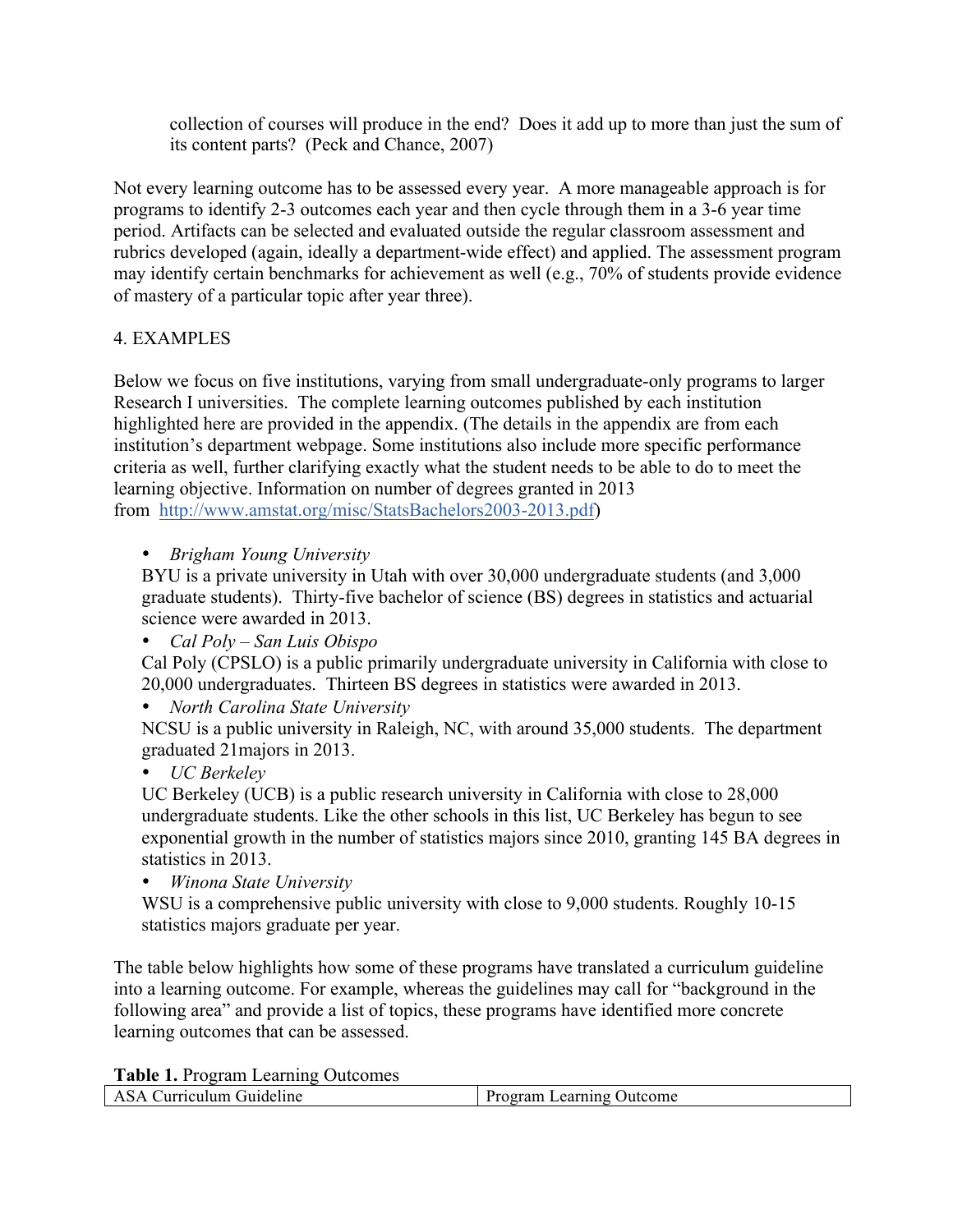| Graduates should have training and experience in<br>statistical reasoning, in designing studies (including | Be able to synthesize and apply knowledge of<br>common inferential methods, understanding the |
|------------------------------------------------------------------------------------------------------------|-----------------------------------------------------------------------------------------------|
| practical aspects), in exploratory analysis of data by                                                     | limitations of the procedures and the appropriate                                             |
| graphical and other means, and in a variety of                                                             | scope of conclusions (CPSLO)                                                                  |
| formal inference procedures.                                                                               |                                                                                               |
| Design of studies (e.g., random assignment,                                                                | Demonstrate good working knowledge of                                                         |
| replication, blocking, analysis of variance, fixed                                                         | efficient design of studies (WSU)                                                             |
| and random effects, diagnostics in experiments;                                                            |                                                                                               |
| random sampling, stratification in sample                                                                  |                                                                                               |
| surveys; data exploration in observational                                                                 |                                                                                               |
| studies)                                                                                                   |                                                                                               |
| Programs should require familiarity with a standard                                                        | Demonstrate competence in database concepts and                                               |
| statistical software package and encourage study of                                                        | terminology through preparation for the SAS                                                   |
| data management and algorithmic problem solving.                                                           | Certified Base and Advanced Programmer exams                                                  |
|                                                                                                            | (BYU)                                                                                         |
| Graduates should be expected to write clearly,                                                             | Explain statistical ideas, methods and results orally                                         |
| speak fluently, and have developed skills in                                                               | and in writing to non-statistical audiences. (NCSU)                                           |
| collaboration and teamwork and organizing and                                                              |                                                                                               |
| managing projects.                                                                                         |                                                                                               |
| Undergraduate major programs should include                                                                | Solve probability problems in finite sample spaces,                                           |
| study of probability and statistical theory, along                                                         | with discrete and continuous univariate random                                                |
| with the prerequisite mathematics, especially                                                              | variables, and apply the Central Limit Theorem                                                |
| calculus and linear algebra.                                                                               | (BYU)                                                                                         |

Presumably some vague ideas such as "good working knowledge" are more clearly defined internally. For example, at Cal Poly, we take our sixth learning outcome (row 1 in table above) and break it down into these following observable behaviors:

- Select appropriate inferential procedures for question at hand based on research question of interest, types, and number of variables, power considerations, etc.
- Understand that nonparametric alternatives exist for most parametric procedures, and recognize advantages and limitations of such procedures.
- Identify and explain limitations of procedures such as extrapolation and overfitting; lack of significance is not the same as evidence of no effect and statistical significance does not imply practical significance or importance.
- Use and interpret analysis results, such as interpreting model coefficients and making predictions.
- State appropriate context- and design-specific conclusions from an analysis.

Next a program can identify the courses where the learning outcomes are addressed. Table 2 highlights a small portion of the curriculum mapping at BYU for two of the learning outcomes.

|                                                 | Experimental Design and Analysis   Communication |              |
|-------------------------------------------------|--------------------------------------------------|--------------|
| Stat 121: Principles of Statistics              | Preparatory                                      | Preparatory  |
| Stat 230: Analysis of Variance                  | Introductory                                     | Introductory |
| Stat 290: Communication of Statistical Results  |                                                  | Intermediate |
| Stat 431: Experimental Design                   | Advanced                                         |              |
| Stat 497R: Introduction to Statistical Research |                                                  | Advanced     |

### **Table 2. Example Curriculum Mapping**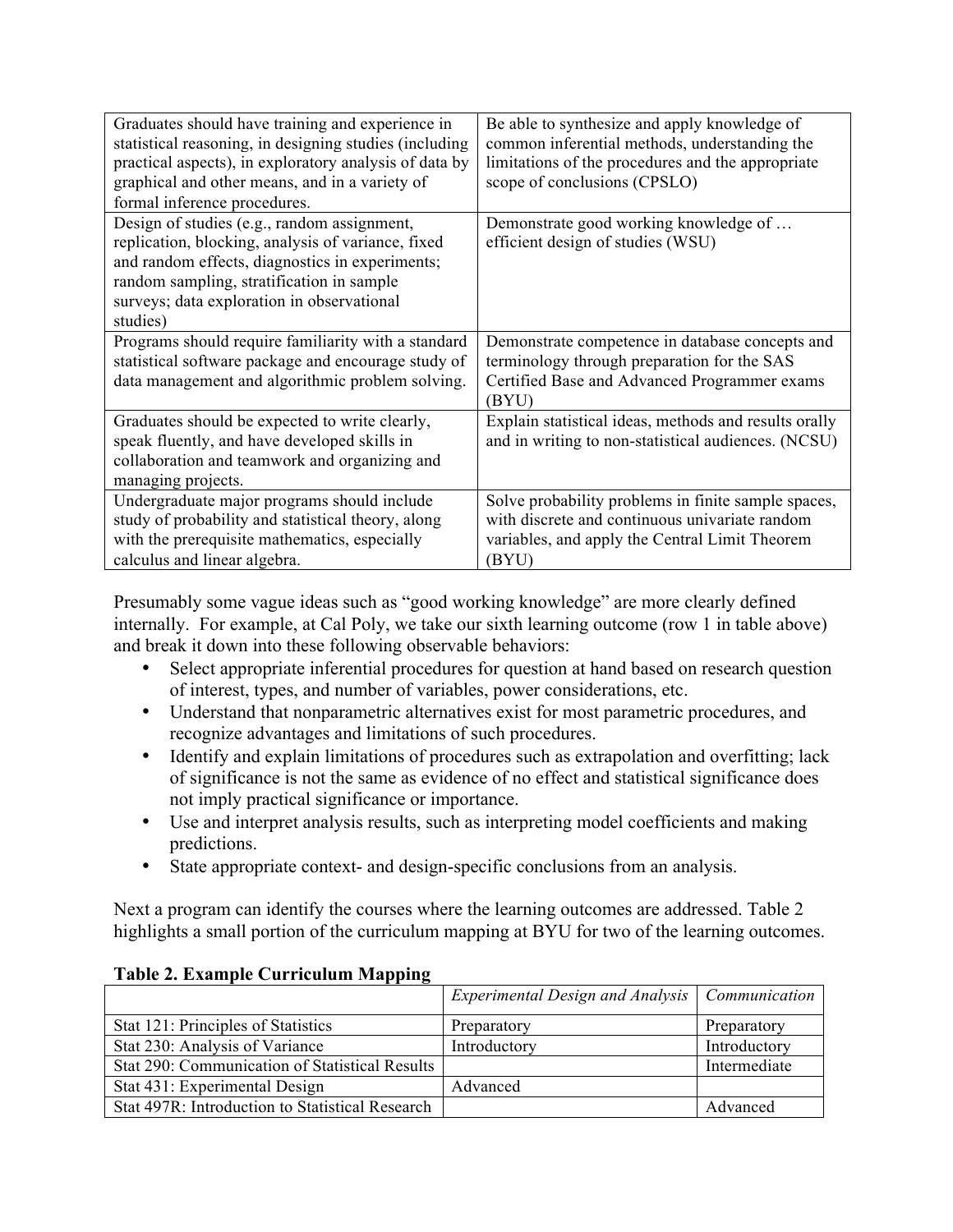The curriculum mapping may include support and GE courses as well as required courses in the major. The map is helpful for ensuring that students are given sufficient opportunity to practice and master a learning outcome, and also for a program to identify appropriate opportunities for assessment.

For example, at Cal Poly we have been giving the same assessment questions during a twocourse introductory sequence and at the beginning of the senior-level capstone course in an attempt to capture student gains in student understanding and performance. These questions have been helpful in identifying weaknesses by our graduating seniors on key statistical concepts, helping us to identify areas of weakness in the overall curriculum, leading to departmental discussion on how to address these deficiencies. For example, we learned recently that many of our students equate ANOVA with experimental design and Regression with observations studies as our regression modelling course is separate and not in sequence with our experimental design course. This has led us to consciously incorporate more experimental data sets into the Regression course. In addition, we have collected data on embedded exam questions in different courses. Again, the goal is to evaluate our program, separately from evaluating individual students or teaching effectiveness.

The capstone course also provides us the opportunity to evaluate student work on more involved projects. For example, faculty jointly developed a computing assessment that was then evaluated for choice of technology tools as well as documentation and communication of results. In addition, our students complete a senior project – an independent research or consulting project over two quarters. We recently instituted oral presentations by the students which are evaluated by faculty audience members. We have developed a rubric for evaluating these presentations which are now utilized for student presentations in the introductory courses for our majors as well.

Additionally, Cal Poly administers an online "exit survey" of graduating seniors, asking their input on the curriculum as a whole, on specific courses, and on the utility of the opportunities they were provided. At Cal Poly, now that we have collected data for over ten years, we can compare how student performance has changed and fluctuated over time and as we implement different changes to the curriculum. Though we may only evaluate a few students each year, combing the data over the years helps us identify consistent trends. We can also space out different assessments over time so that we aren't using the same ones every year but still eventually acquire comparison data within the institution.

Contact the first author if you want to see examples of these items and rubrics.

## OPEN QUESTIONS

In moving forward to update the 2000 ASA guidelines, and in particular to enable use of these guidelines to evaluate programs, institutions may be well served by operationalizing more of the definitions. For example, what does" have good working knowledge" mean? Should the "fundamentals" and "most commonly used methods" be explicitly stated and defined similarly for all programs? As a community do we want to aim toward a more uniform approach to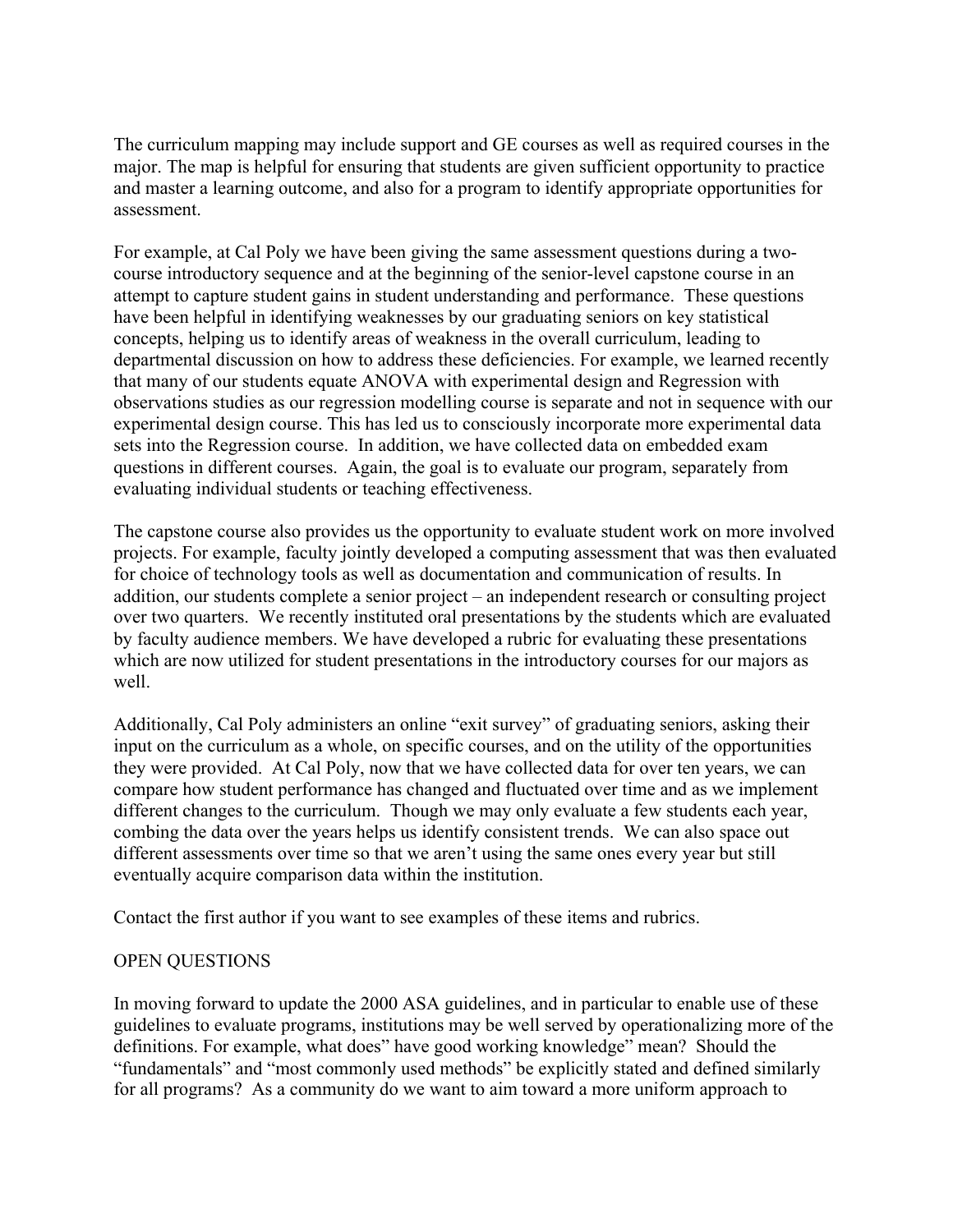developing and assessing communication skills within and across disciplines? How should skills such as team work and statistical consulting be evaluated? Should the guidelines include specific mention of ethics in statistical practice? Are there any of these decisions where they ASA would like more influence or should all of this be left up to the individual institutions?

In moving forward with the revision of the undergraduate curriculum guidelines, the ASA could serve a very useful role in providing assessment resources and feedback to programs as more the "skills and topics" suggested in the guidelines are translated into observable student behavior. The new guidelines may wish to clarify or further operationalize some definitions, while leaving a high level of autonomy and individuality for different programs. The ASA may also wish to help institutions to develop and coordinate assessment efforts of these guidelines.

### REFERENCES

- Bryce, G. Rex, Gould, R., Notz, W., & Peck, R. (2001), "Curriculum guidelines for Bachelor of Science degrees in statistical science," *The American Statistician*, 55(7).
- Curriculum Guidelines for Undergraduate Programs in Statistical Science (2000). Retrieved from: http://www.amstat.org/education/index.cfm?fuseaction=Curriculum\_Guidelines.
- Kennedy, D. (2007), "Writing and using learning outcomes: A practical guide," Quality Promotion Unit, UCC. http://lo-hei.net/wp-content/uploads/2013/10/A-Learning-Outcomes-Book-D-Kennedy.pdf
- Peck, R., & Chance, B. (2005), "Assessing effectiveness at the program level: Undergraduate statistics program evaluation," in Weldon , L. and Phillips, B. (Eds.), (2007). *Proceedings of the ISI/IASE Satellite on Assessing Student Learning in Statistics*, Lisbon Portugal. Available at: http://works.bepress.com/bchance/2/
- Wright, Barbara D. (2004), *Guidelines for Good Assessment of Student Learning at the Department or Program Level*. Downloaded from http://apsanet3b.inetu.net/imgtest/GuidelinesforGoodAssessment.doc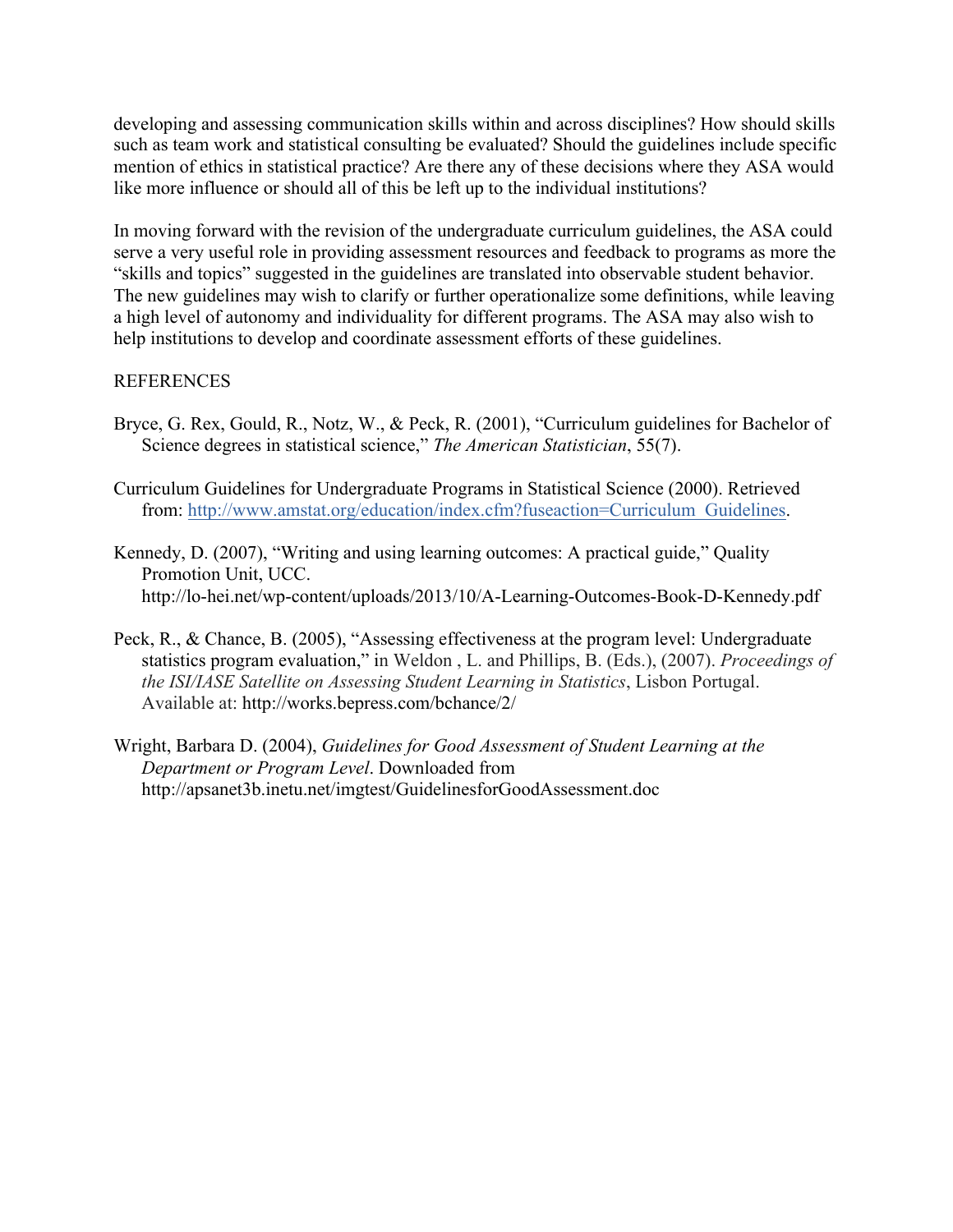# **APPENDIX**

*Brigham Young University* (https://learningoutcomes.byu.edu/#college=- Z6czUKBNzwp&department=ra8j4G2EhKRn&program=iTxl2sGUjlCW)

Students graduating with a BYU BS Statistics degree will demonstrate competence in the statistical, mathematical, computational, and nonmathematical skills in the American Statistical Association Curriculum Guidelines for Undergraduate Programs in Statistical Science. More specifically, they will

1. Statistical Methods

a) Demonstrate the design and analysis of randomized factorial experiments and blocking at the level of a professional statistician

b) Demonstrate multiple regression modeling at the level of a professional statistician

c) Demonstrate competence in fitting logistic regression and fitting ARIMA time series models

2. Statistical theory

a) Solve probability problems in finite sample spaces, with discrete and continuous univariate random variables, and apply the Central Limit Theorem

b) Demonstrate the derivation of frequentist and Bayesian inference for one-sample proportions and means

3. Computing

a) Write a computer program and use professional statistical software for regression and design of experiments

b) Demonstrate competence in database concepts and terminology through preparation for the SAS Certified Base and Advanced Programmer exams

4. Mathematics

a) Apply the results of differential, integral, and multivariate calculus to problems in probability and mathematical statistics

b) Demonstrate competence with matrix computation and apply results from linear algebra to the linear model

5. Communication

a) Write technical reports and make technical presentations containing statistical results, and work in teams to demonstrate the consulting skills of a professional statistician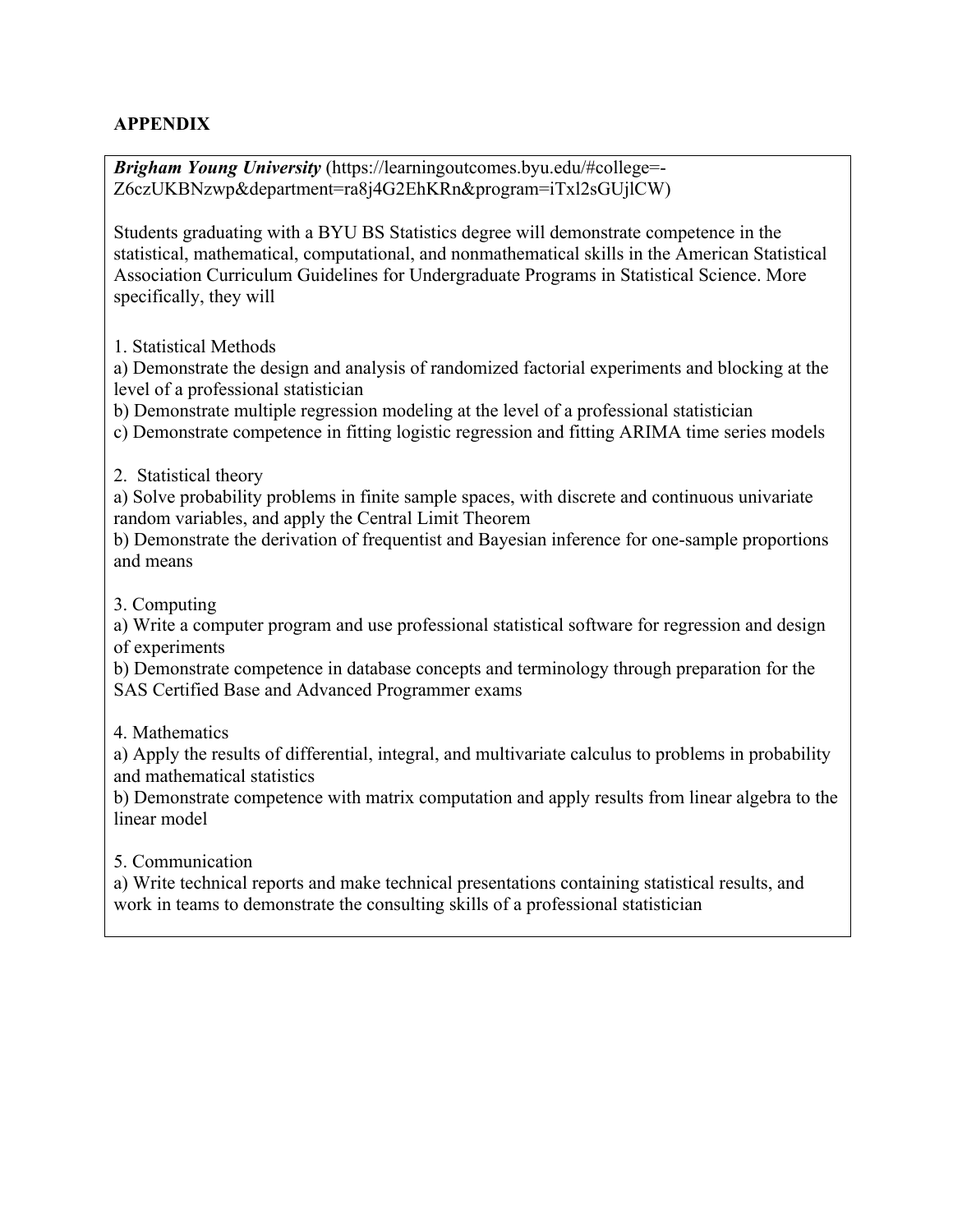*Cal Poly* (http://statistics.calpoly.edu/content/about-us)

The Statistics Department offers a degree program leading to the B.S. degree in Statistics in the College of Science and Mathematics.

The Statistics Department graduate will:

1. Have good working knowledge of the most commonly used statistical methods, including

a) statistical modeling and the omnipresent role of variability

b) efficient design of studies and construction of effective sampling plans

c) exploratory data analysis

d) formal inference process

2. Have background in probability, statistical theory, and mathematics, including especially calculus, linear algebra and symbolic and abstract thinking

a) Be able to synthesize and apply knowledge of common inferential methods, understanding the limitations of the procedures and the appropriate scope of conclusions

b) Communicate effectively (written and oral) with skills in collaboration (within and between disciplines) and teamwork, and in organizing and managing projects

c) Have good mastery of several standard statistical software packages and facility with data management strategies

d) Have a focused concentration in an area of application outside the discipline of statistics

The Statistics Department graduate will have received:

- Experience with real data and authentic applications
- Frequent opportunities to develop communication skills
- Capstone experiences for students
- Frequent interaction with faculty and their peers and timely advising
- Exposure to statisticians and statistical applications outside the Cal Poly community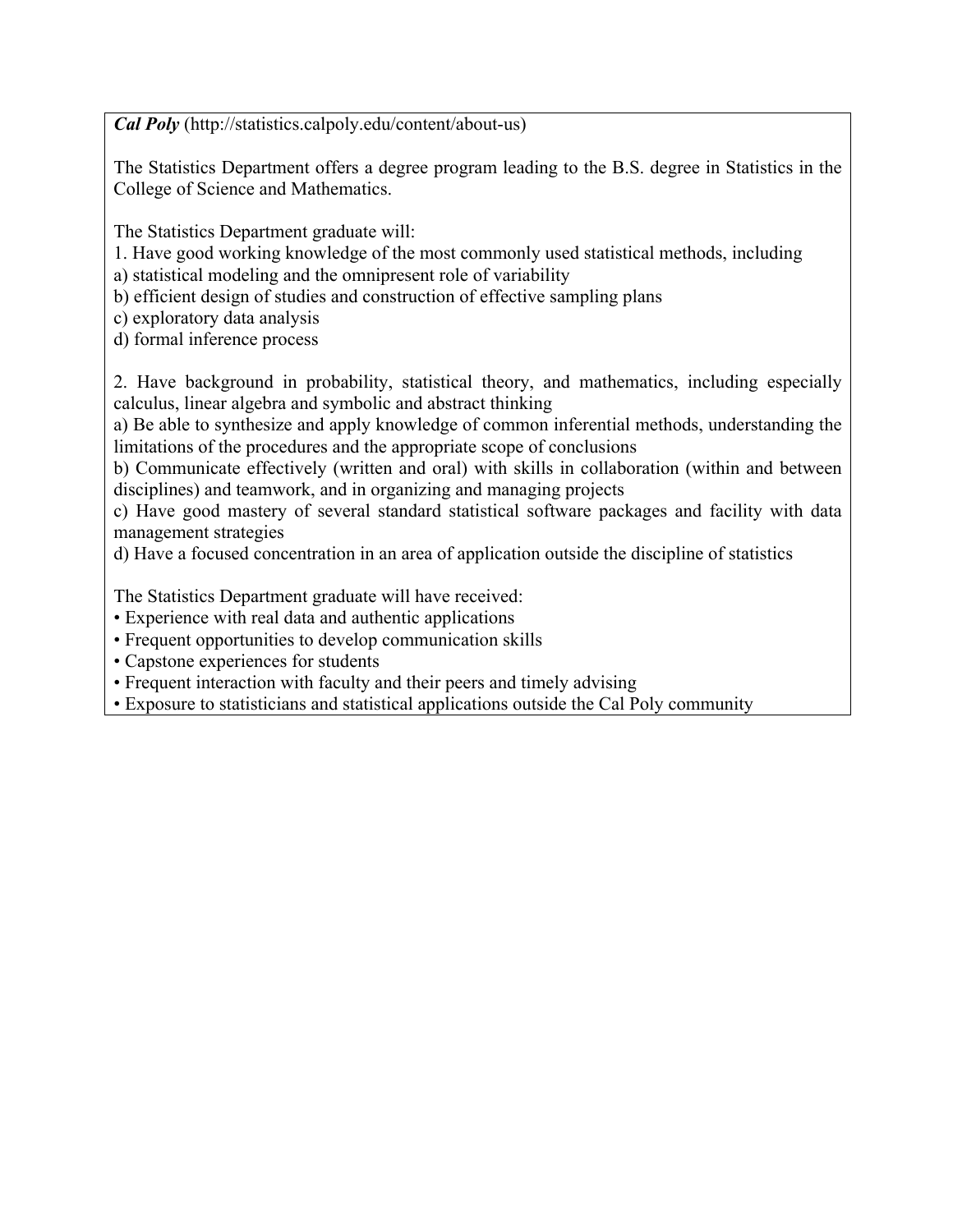*North Carolina State University* (http://www.stat.ncsu.edu/programs/ugrad/)

Upon completion of our program, students will be able to:

- 1. Explain the theoretical basis of commonly used statistical methods.
- 2. Design sample surveys and experiments for standard situations.
- 3. Correctly analyze and interpret the results from standard designed experiments, sample surveys, and observational studies.
- 4. Demonstrate sufficient computer programming ability to manage data, implement standard statistical methods, and learn new programming languages in the future.
- 5. Explain statistical ideas, methods and results orally and in writing to non-statistical audiences.

*UC Berkeley* (http://statistics.berkeley.edu/programs/undergrad/learninggoals)

Majors are expected to learn concepts and tools for working with data and have experience in analyzing real data that goes beyond the content of a service course in statistical methods for non-majors. Majors should understand

- 1. the fundamentals of probability theory
- 2. statistical reasoning and inferential methods
- 3. statistical computing
- 4. statistical modeling and its limitations

and have skill in

- 5. description, interpretation and exploratory analysis of data by graphical and other means
- 6. effective communication.